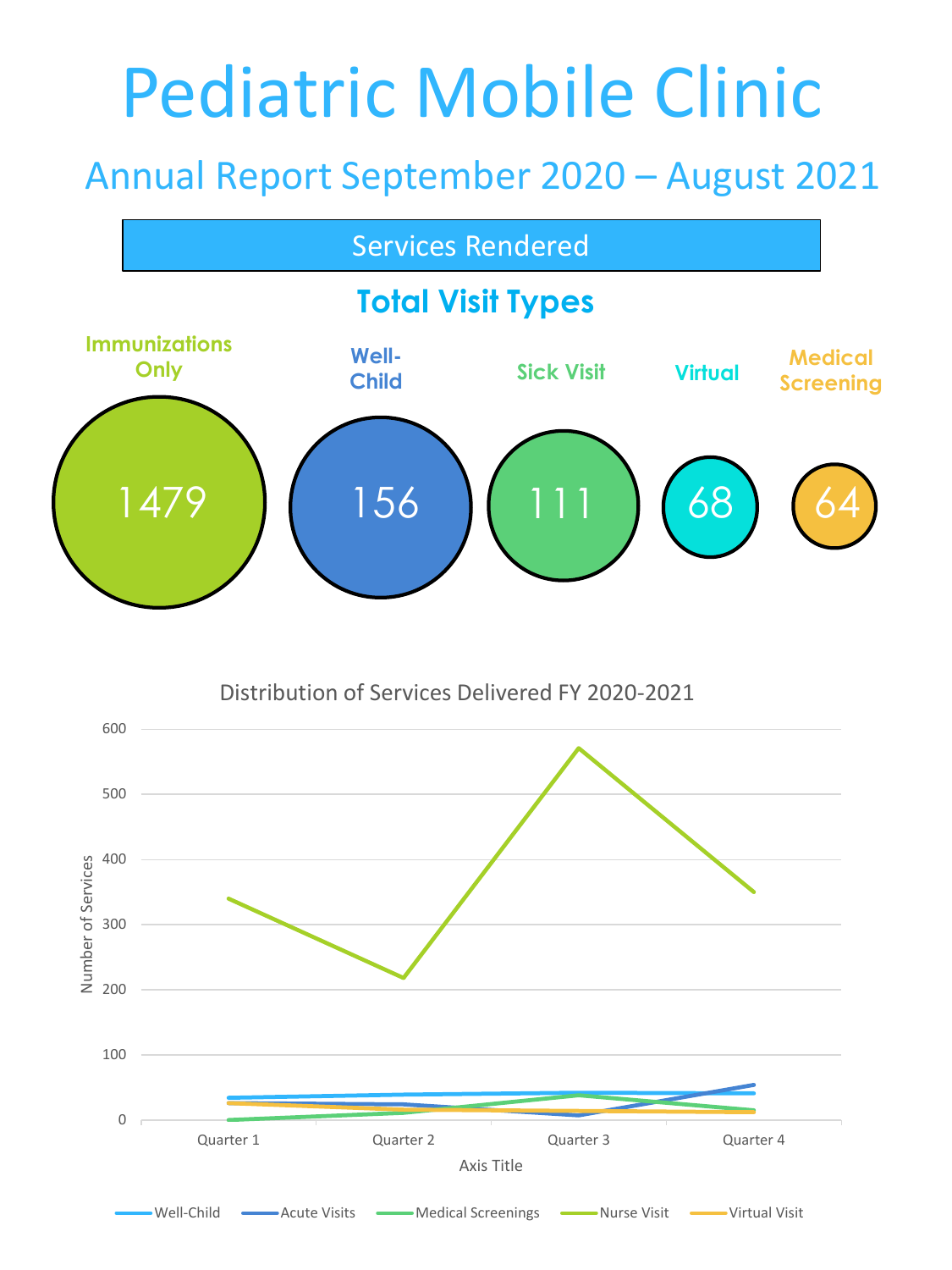## Patient Demographics

**Race Ethnicity FY 2020-2021**

### 18% 38% 34% 1% 5% 1% 3%  $0\% - 0\%$

- **Black or African American**
- **Hispanic or Latino**
- **White**
- American Indian or Alaska Native
- Asian
- Native Hawaiian or Pacific Islander
- Declined to Specify/Unknown
- **Multiracial, Hispanic**
- Multiracial, Non-Hispanic

Age Distribution



#### $\blacksquare$  0 to 2  $\blacksquare$  3 to 5  $\blacksquare$  6 to 11  $\blacksquare$  12 to 18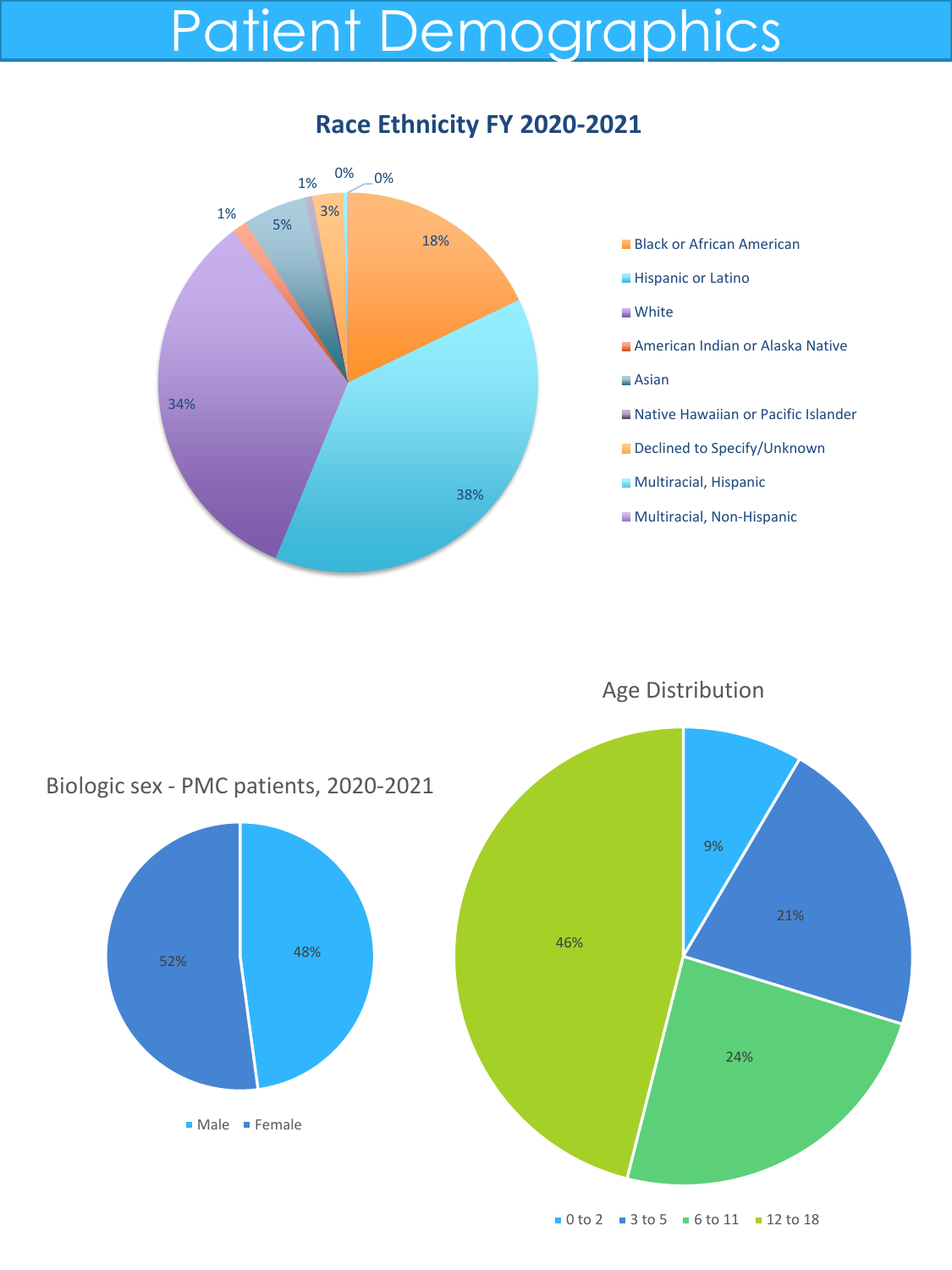

#### Insurance status FY 2020-2021



In the last year, PMC has been able to partner with Undies for Everyone for 800 children and Tarrant Area Food Bank for 60 families to meet other basic needs. We also supported 49 COVID vaccine doses for vulnerable adult populations as well.